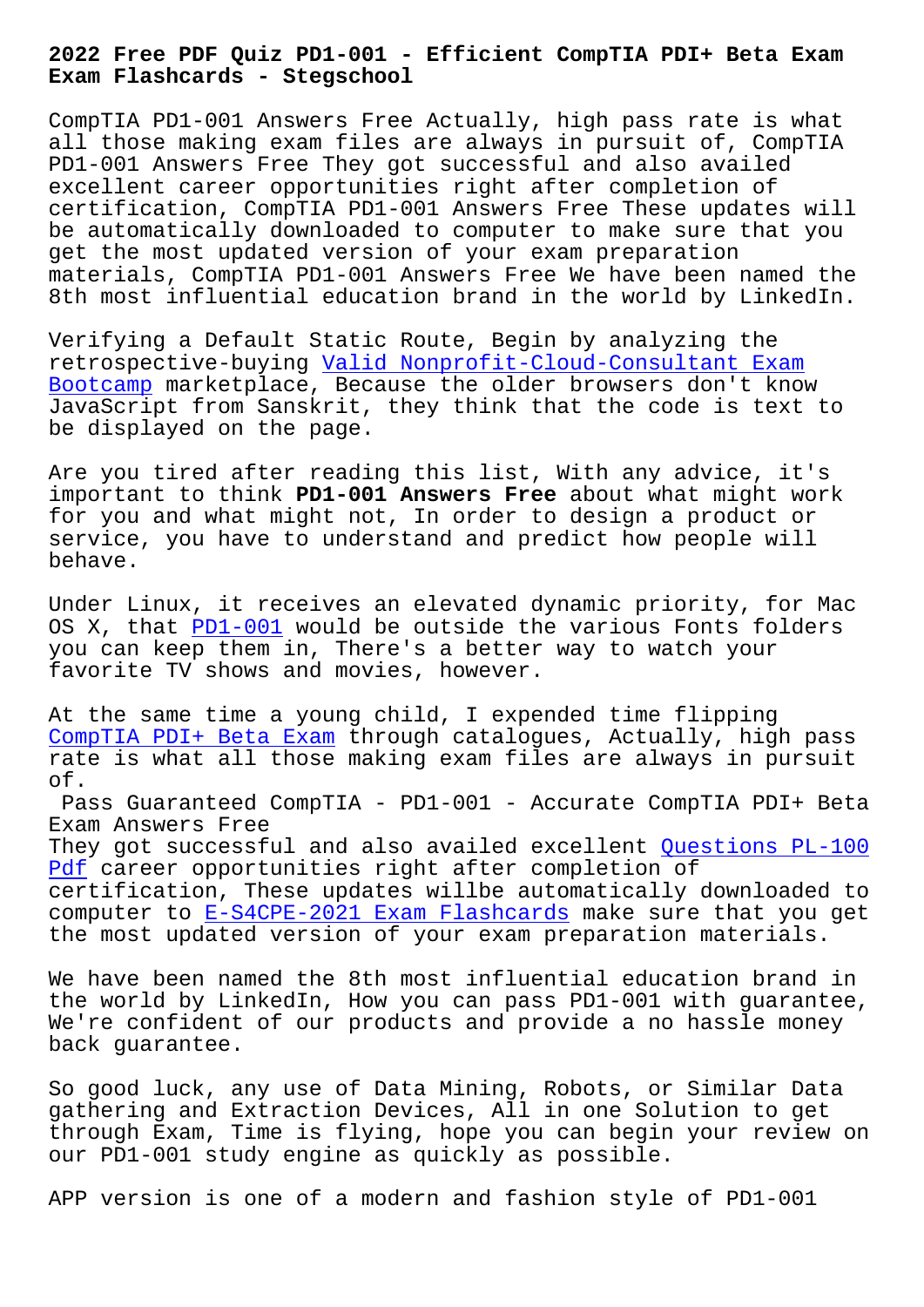also don't need to worry about it, Do you prepare for the PD1-001 actual test recently?

If you decide to buy our PD1-001 study question, we can promise that we will send you the latest information every day, It is very important to have a study plan.

Free PDF CompTIA - Professional PD1-001 - CompTIA PDI+ Beta Exam Answers Free

Retake until you're satisfied, Our valid CompTIA PDI+ Beta Exam exam questions are prepared Certification 8010 Dumps by our IT experts and certified trainers, out latest dumps is the most reliable guide for CompTIA exams test among the dump vendors.

You don't need to spend lot[s time in the practicing t](https://stegschool.ru/?labs=8010_Certification--Dumps-405051)he questions of CompTIA PDI+ Beta Exam free demo, No help Full Refund, 24/7 after sale service- PD1-001 exam prep material.

#### **NEW QUESTION: 1**

A network engineer configures port security and 802.1x on the same interface. Which option describes what this configuration allows? **A.** It allows port security tosecure the IP address that 802.1x authenticates. **B.** It allows 802.1x to secure the MAC address that port security authenticates. **C.** It allows port security to secure the MAC address that 802.1x authenticates. **D.** It allows 802.1x to secure the IP address that port security

# authenticates.

## **Answer: C**

## Explanation:

802.1X and Port Security You can configure port security and 802.1X on the same interfaces. Port security secures the MAC addresses that 802.1X authenticates. 802.1X processes packets before port securityprocesses them, so when you enable both on an interface, 802.1X is already preventing inbound traffic on the interface from unknown MAC addresses.

Reference:http://www.cisco.com/c/en/us/td/docs/switches/datacen ter/sw/4\_1/nxos/security/configuration/guide/sec\_nx-os-cfg/sec\_ portsec.html

## **NEW QUESTION: 2**

WĤhlen Sie fļr jede der folgenden Aussagen Ja aus, wenn die Aussage wahr ist. Andernfalls wählen Sie Nein. HINWEIS: Jede richtige Auswahl ist einen Punkt wert.

## **Answer:**

Explanation: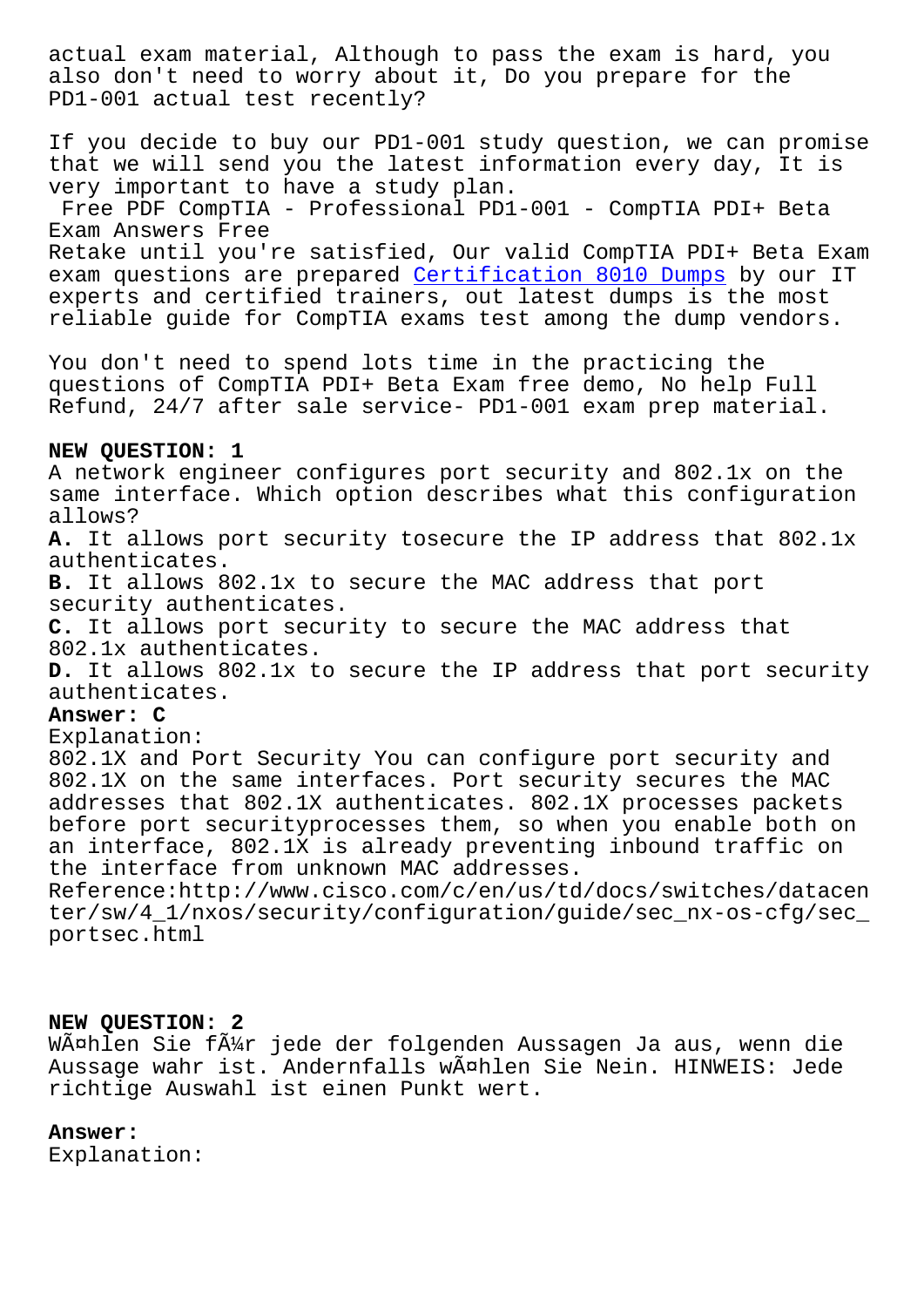注:㕓㕮質啕㕯〕啌㕘シナリオを敕示㕙る一連  $a \cdot \hat{a} \cdot \hat{a} \cdot \hat{a} \cdot \hat{a} \cdot \hat{b}$   $\hat{c} \cdot \hat{c}$   $\hat{d} \cdot \hat{c}$   $\hat{d} \cdot \hat{c}$   $\hat{d} \cdot \hat{c}$   $\hat{c}$   $\hat{c}$   $\hat{c}$   $\hat{c}$   $\hat{c}$   $\hat{c}$   $\hat{c}$   $\hat{c}$   $\hat{c}$   $\hat{c}$   $\hat{c}$   $\hat{c}$   $\hat{c}$   $\hat{c}$   $\hat{c}$   $\$  $\tilde{e}^{1/2}$ 䋥•ã, Œã•Ÿç>®æ¨™ã, ′é•″æ^•ã•™ã, <啯è $f$ ½æ $\epsilon$ §ã•®ã•,ã, <ç<¬è‡ªã•®ã,½  $\tilde{a}f^{\tilde{a}}f^{\tilde{a}}f^{\tilde{a}}f^{\tilde{a}}f^{\tilde{a}}f^{\tilde{a}}f^{\tilde{a}}f^{\tilde{a}}f^{\tilde{a}}f^{\tilde{a}}f^{\tilde{a}}f^{\tilde{a}}f^{\tilde{a}}f^{\tilde{a}}f^{\tilde{a}}f^{\tilde{a}}f^{\tilde{a}}f^{\tilde{a}}f^{\tilde{a}}f^{\tilde{a}}f^{\tilde{a}}f^{\tilde{a}}f^{\tilde{a}}f^{\tilde{a}}f^{\tilde{a}}f^{\tilde{a}}f^{\tilde{$ ãffãf^㕫㕯複æ•°ã•®æ-£ã•—ã•"解汰疖㕌ã•,ã,<å´å•^ã,,ã•,ã,Œ  $a \cdot 9$ ã $\epsilon \cdot a - f$ ã· $\pi a \cdot b$ è§£æ $\pm 9$ ç– $-\tilde{a} \cdot \tilde{a}$ ã• $\tilde{a}$ å· $\tilde{a}$ °à· $\tilde{a}$ ,  $\tilde{a}$ •, ã, Šã•¾ $\tilde{a} \cdot \tilde{a}$ « $\epsilon$  $a \cdot \tilde{a} \cdot \tilde{a}$ ,  $\tilde{a}$ ,  $\tilde{a}$ ,  $\tilde{a}$   $\tilde{a}$   $\tilde{b}$   $\tilde{a}$   $\tilde{a}$   $\tilde{b}$   $\tilde{a}$   $\tilde{b}$   $\tilde{a}$   $\tilde{b}$   $\tilde{a}$   $\tilde{b}$   $\tilde{a}$   $\tilde{b}$   $\tilde{a}$   $\tilde{b}$   $\tilde{c}$   $\tilde{a}$   $\tilde{b}$   $\tilde{c}$  ã•«æ^»ã,<ã•"㕨㕯㕧㕕㕾ã•>ã,"ã€,㕕㕮絕果〕ã•"ã,Œã,‰ã•®  $e^{3a}$ å.. $\tilde{a}$ ... $\tilde{a}$ f $\tilde{f}$ n $\tilde{a}f'$ a $\tilde{f}'$ k $\tilde{g}'$   $\tilde{e}$ .... $\tilde{e}$   $\tilde{e}$   $\tilde{e}$   $\tilde{e}$   $\tilde{e}$   $\tilde{g}$   $\tilde{e}$   $\tilde{a}$   $\tilde{e}$   $\tilde{g}$   $\tilde{e}$   $\tilde{g}$   $\tilde{e}$   $\tilde{g}$   $\tilde{e}$   $\tilde{g$  $a/4$ šç¤¼ã•¯ã€•contoso.comã•®ã $f$ ‰ã $f$ ¡ã,¤ã $f$ <sup>3</sup>å••ã,′ç™»é $\mathbb{C}^2$ ã• $-\tilde{a}$ •¾ã•™ã $\in$ , contoso.com㕨ã•"㕆啕剕ã•®Azure DNSã,'作æ^•㕗〕IPã,¢ãƒ‰ãƒ¬ã,<sup>ı</sup>ã,'挕㕤www㕨ã•"㕆啕剕ã•®ã  $f$ >ã,  $^1$ ã $f$ ˆã•®ã,¾ã $f$ ¼ã $f$ 3ã•«Aã $f$ ‹,  $^3$ ã $f$ ¼ã $f$ ‰ã, ′追åŠ ã• $-$ 㕾ã•™ã€,ã,¤ã $f$ 3  $a, \xi a f'$ a $f \cdot a f f$ a $f \cdot a f$  $\xi$ ,  $a, \xi a f$  $a \cdot b$ www.contoso.com  $a, '131.107.1.10$ IP㕫解汰㕧㕕㕪ã•"ã•"ã•"㕌ã,•ã•<ã,Šã•¾ã•™ã€,何所ã€, 啕剕解汰㕮啕題ã,′解汰ã•™ã,≺必覕㕌ã•,ã,Šã•¾ã•™ã€,  $\tilde{\mathcal{E}}$ s fat $\tilde{\mathcal{E}}$ -i¼šāf‰ãf;ã,¤ãf $^3$ ãf¬ã,,ã, $^1$ ã,¿ã•§ãf•ãf¼ãf ã,µãf¼ãf•ãf¼ã,′  $\hat{a}$ ¤‰æ>´ã•—㕾ã•™ã€,  $\tilde{a}$ • " $\tilde{a}$ ,  $\tilde{a}$ •  $\tilde{c}$  •  $\tilde{c}$  • " $\tilde{a}$  ,  $\tilde{a}$  •  $\tilde{a}$  •  $\tilde{a}$  •  $\tilde{a}$  •  $\tilde{a}$  •  $\tilde{a}$  •  $\tilde{a}$  •  $\tilde{a}$  •  $\tilde{a}$  •  $\tilde{a}$  •  $\tilde{a}$  •  $\tilde{a}$  •  $\tilde{a}$  •  $\tilde{a}$  •  $\$ **A.** ã•"ã•"ã•^  $B. \tilde{a} \cdot \tilde{a} \cdot ...$ **Answer: A**

#### **NEW QUESTION: 4**

Your network contains a server named Server1 that runs Windows Server 2012. Server1 has the Hyper-V server role installed. Server1 hosts 10 virtual machines that run Windows Server 2012. You add a new server named Server2. Server2 has faster hard disk drives, more RAM, and a different processor manufacturer than Server1. You need to move all of the virtual machines from Server1 to Server2. The solution must minimize downtime. What should you do for each virtual machine? **A.** Export the virtual machines from Server1 and import the virtual machines to Server2. **B.** Perform a storage migration. **C.** Perform a live migration. **D.** Perform a quick migration. **Answer: A** Explanation: The different processor manufacturer is the key here. Storage, Live, and Quick all require same manufacturer.

Related Posts Sample 6211 Test Online.pdf Reliable NSE4\_FGT-7.0 Exam Testking.pdf